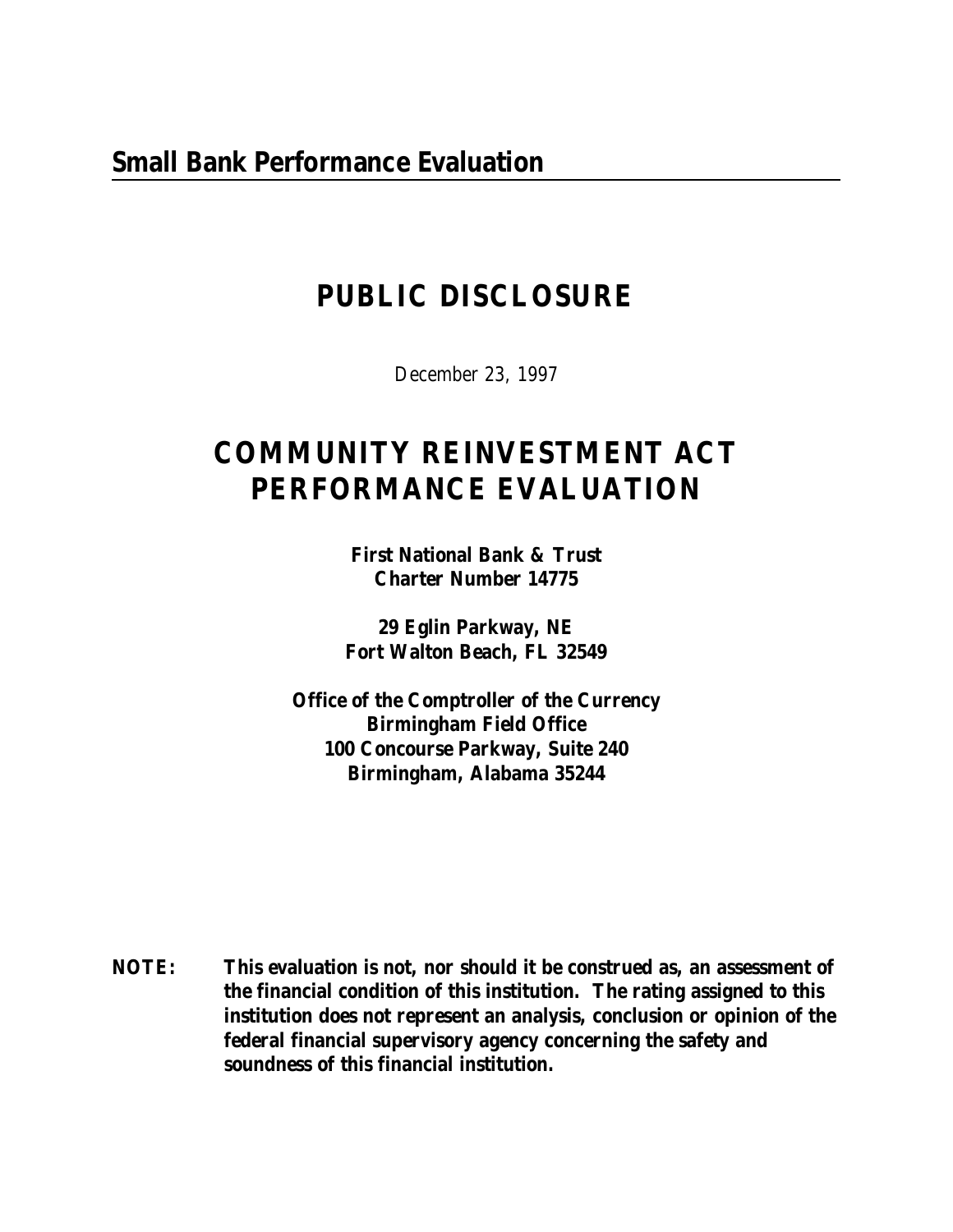## **GENERAL INFORMATION**

*The Community Reinvestment Act (CRA) requires each federal financial supervisory agency to use its authority when examining financial institutions subject to its supervision, to assess the institution's record of meeting the credit needs of its entire community, including low- and moderate-income neighborhoods, consistent with safe and sound operation of the institution. Upon conclusion of such examination, the agency must prepare a written evaluation of the institution's record of meeting the credit needs of its community.* 

*This document is an evaluation of the Community Reinvestment Act (CRA) performance of First National Bank & Trust prepared by the Office of the Comptroller of the Currency, the institution's supervisory agency, as of December 23, 1997. The agency rates the CRA performance of an institution consistent with the provisions set forth in Appendix A to 12 CFR Part 25.*

## **INSTITUTION'S CRA RATING:** This institution is rated **Satisfactory**.

- First National Bank & Trust (FNB&T) maintains a reasonable loan-to-deposit ratio compared to other local banks.
- More than 95% of loans were originated to borrowers within the assessment area.
- Lending to borrowers of different income groups and businesses of different sizes is reasonable given the demographics of the community.
- The geographic distribution of loans reflects a satisfactory penetration of geographies within the assessment area.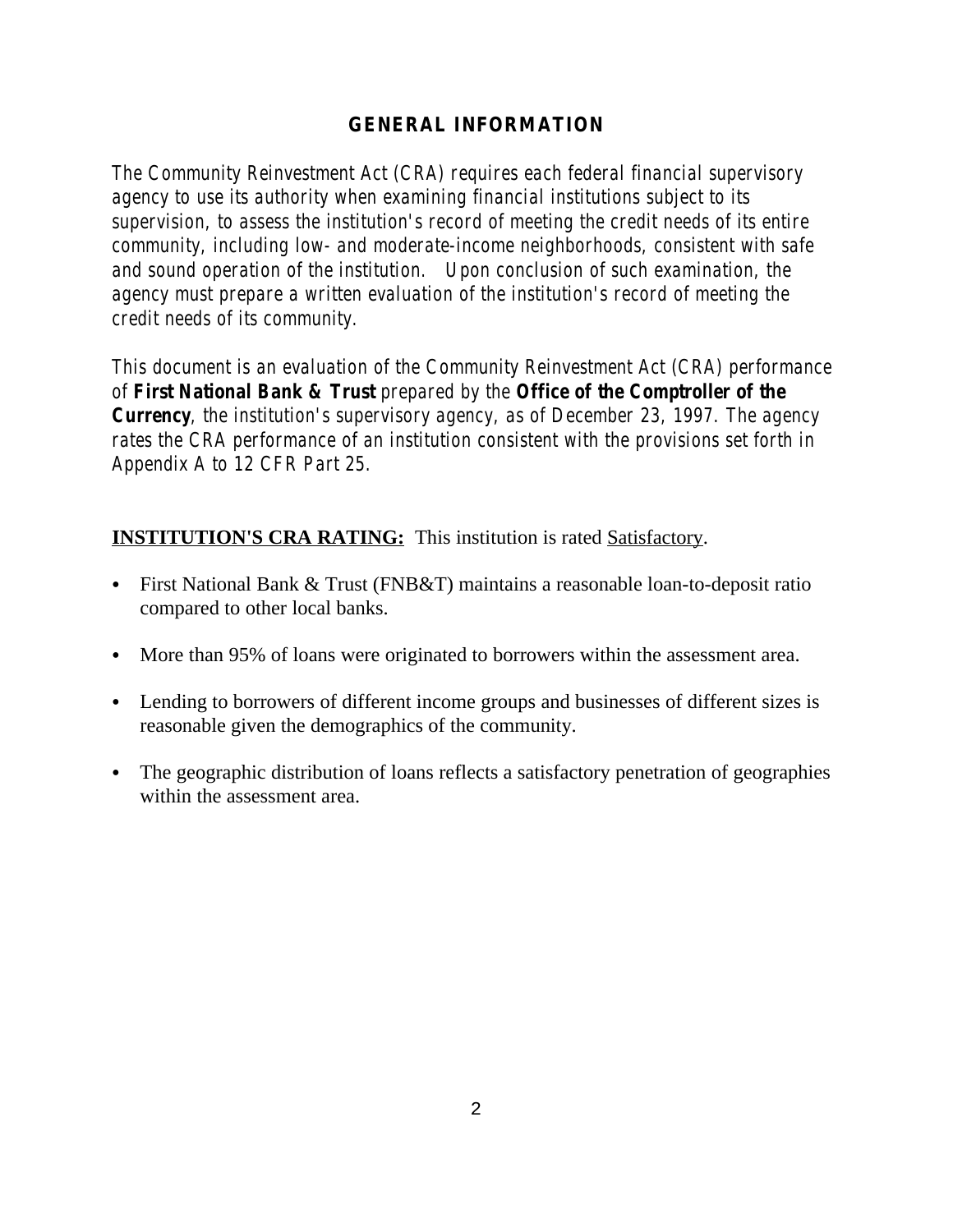*The following table indicates the performance level of First National Bank & Trust with respect to each of the five performance criteria.*

| <b>SMALL</b><br><b>INSTITUTION</b><br><b>ASSESSMENT</b><br><b>CRITERIA</b>                    | <b>First National Bank &amp; Trust</b><br>PERFORMANCE LEVELS                           |                                                                                      |                                                                                          |  |  |
|-----------------------------------------------------------------------------------------------|----------------------------------------------------------------------------------------|--------------------------------------------------------------------------------------|------------------------------------------------------------------------------------------|--|--|
|                                                                                               | <b>Exceeds</b><br><b>Standards</b><br>for<br><b>Satisfactory</b><br><b>Performance</b> | <b>Meets</b><br><b>Standards</b><br>for<br><b>Satisfactory</b><br><b>Performance</b> | Does not<br>meet<br><b>Standards</b><br>for<br><b>Satisfactory</b><br><b>Performance</b> |  |  |
| Loan to Deposit<br>Ratio                                                                      |                                                                                        | X                                                                                    |                                                                                          |  |  |
| Lending in<br><b>Assessment Area</b>                                                          | X                                                                                      |                                                                                      |                                                                                          |  |  |
| Lending to<br>Borrowers of<br>Different<br>Incomes and to<br>businesses of<br>Different sizes |                                                                                        | X                                                                                    |                                                                                          |  |  |
| Geographic<br>Distribution of<br>Loans                                                        |                                                                                        | X                                                                                    |                                                                                          |  |  |
| Response to<br>Complaints                                                                     | There were no CRA-related complaints received during<br>the evaluation period          |                                                                                      |                                                                                          |  |  |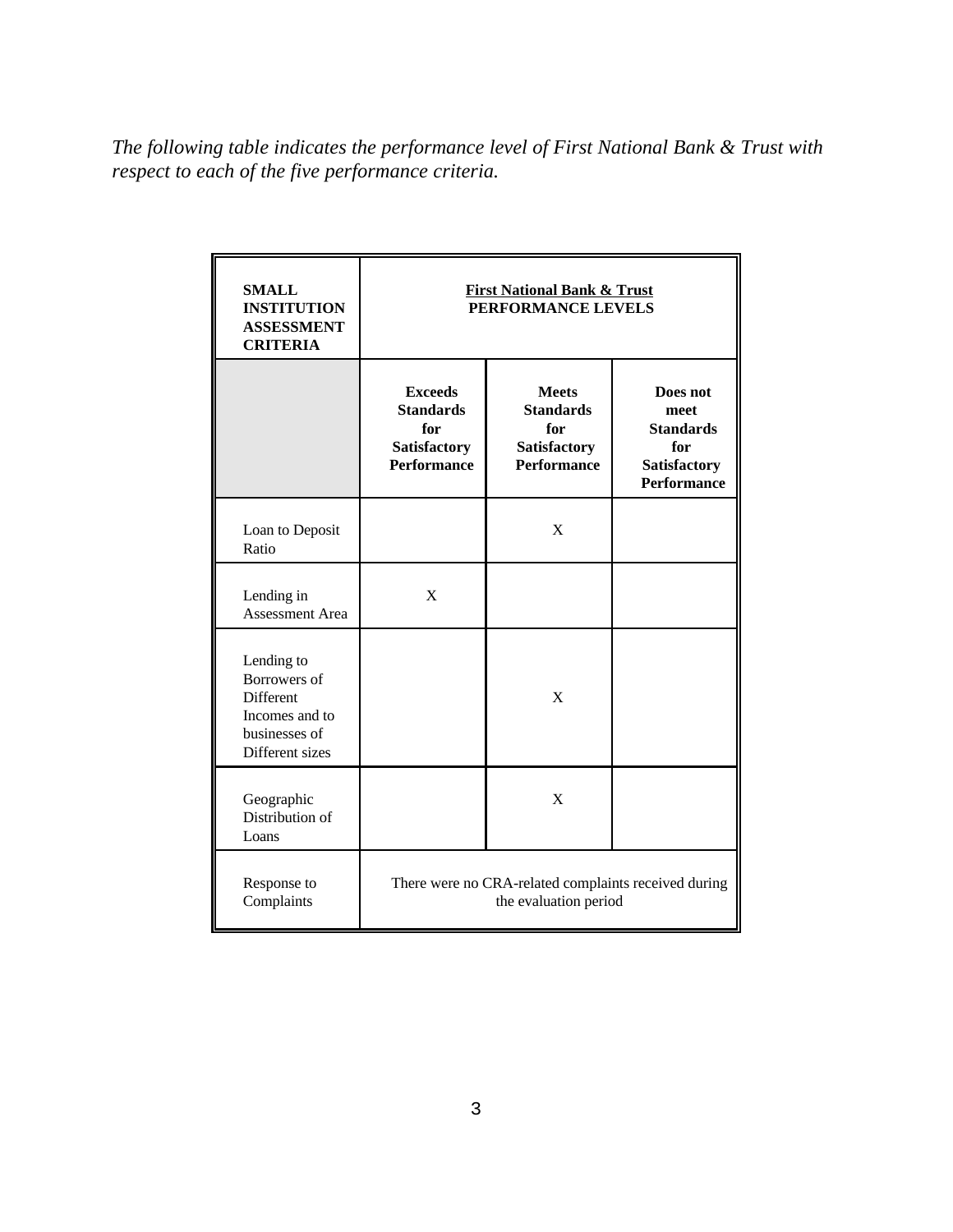#### **DESCRIPTION OF INSTITUTION**

First National Bank & Trust (FNB&T) is headquartered in Fort Walton Beach, Okaloosa County, Florida. The bank operates eleven offices and twenty-eight automated teller machines (ATMs) in Okaloosa County and neighboring Santa Rosa and Walton Counties. FNB&T had total assets of \$225 million as of September 30, 1997. The bank is a wholly-owned subsidiary of Southern National Banks, Inc. Affiliated organizations include First Appraisal Corporation; Southern Courier Services, Inc.; and American Finance Company of Northwest Florida, Inc.

As of September 30, 1997, loans to businesses represented 37% of total loans outstanding. Loans for home purchase, home improvement and home equity represented 35%. There are no financial, legal or other factors that would impede the bank's ability to meet the credit needs of its assessment area. The last CRA examination for FNB&T was October 25, 1994.

### **DESCRIPTION OF BANK'S ASSESSMENT AREAS**

The assessment areas for this evaluation are the contiguous counties of Okaloosa, Santa Rosa and Walton. The assessment areas meet the requirements of the regulation and do not arbitrarily exclude low- or moderate-income geographies. A brief description of each assessment area follows. Demographic information is based on 1990 Census Bureau data.

**Okaloosa County:** This assessment area includes the entire Fort Walton Beach Metropolitan Statistical Area (MSA #2750). The MSA consists of 33 census tracts: 8 moderate-income, 20 middle-income and 5 upper-income. This is based on the 1990 Census median income of \$31,663. The updated median income for 1997<sup>1</sup> is \$39,200. The total population of the MSA is 143,776. The MSA is located on the gulf coast of Florida. Therefore, a large part of the economy is driven by tourism and related services. The county is also home to Eglin Air Force Base, Hurlburt Field and Duke Field, which have a significant impact on the local economy. Unemployment is low at 3%. The largest private employer is Vitro Services Corporation (military technical and engineering services). Banking competition is strong with 7 regional banks, 3 credit unions and 9 locally-based banks all having offices in the area.

Contact with local community organizations identified a need for affordable off-base housing for military personnel. There is also a growing demand for condominium housing for retirees.

**Santa Rosa County:** This assessment area is located west of Okaloosa County and is part of the Pensacola MSA (#6080). Santa Rosa County consists of 12 census tracts: 3 moderate-income, 8 middle-income and 1 upper-income. This is based on the 1990 Census median income of \$29,922. The updated median income for 1997 is \$38,000. The total population of Santa Rosa County is 81,608. Unemployment is 3%. Major industries are tourism, retail trade and related

<sup>&</sup>lt;sup>1</sup>Source: Housing and Urban Development (HUD)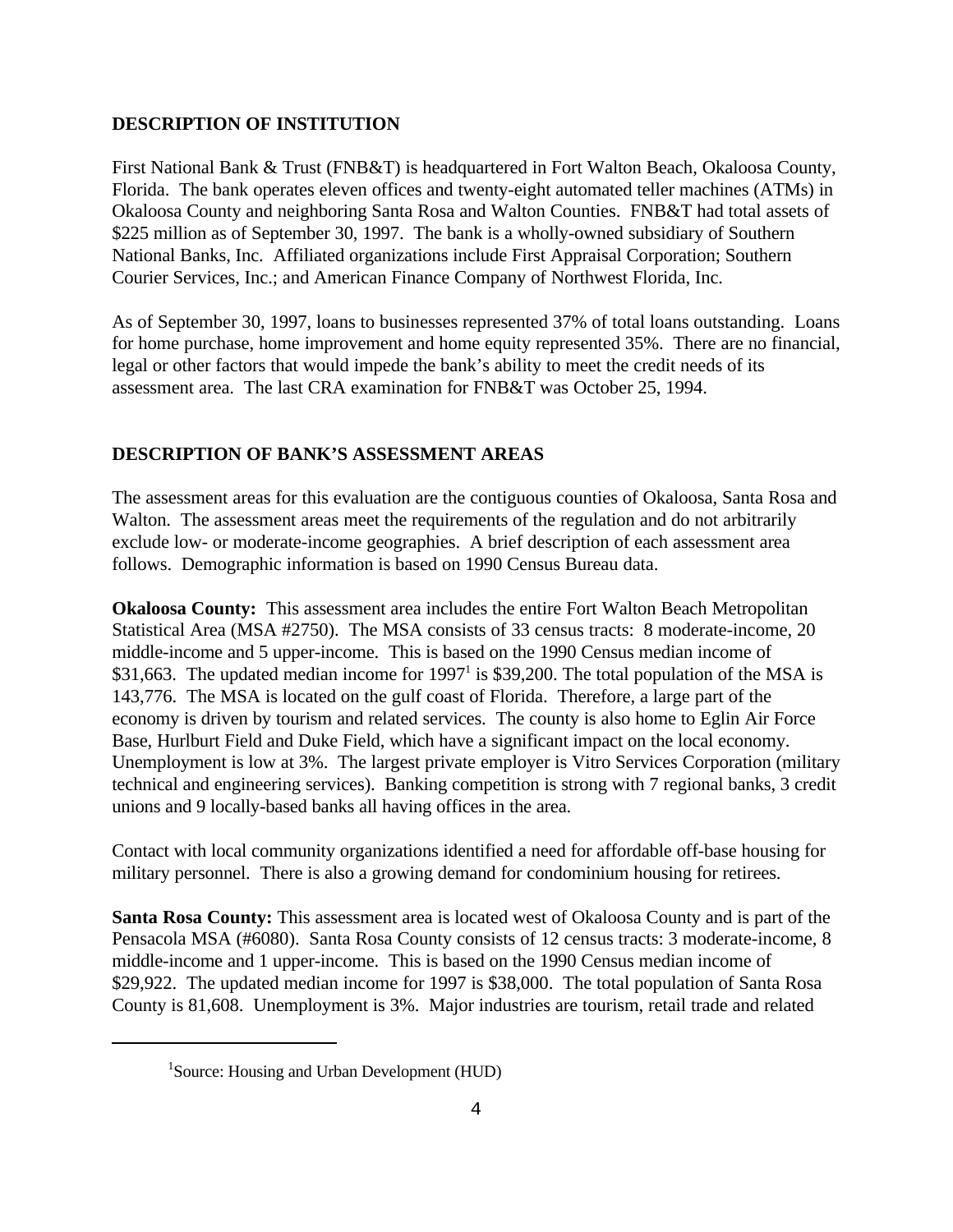services. FNB&T has 1 office in Santa Rosa County located in the coastal town of Navarre. Loan activity in Santa Rosa County accounted for 6% of FNB&T's total originations for January through October 1997.

**Walton County:** This assessment area is located east of Okaloosa County and is not in an MSA. The area consists of 6 block-numbering areas (BNA's): 3 moderate-income, 2 middle-income and 1 upper-income. This is based on a median income of \$25,875 for non-metropolitan areas in Florida. The updated median income for 1997 is \$32,500. The total population of Walton County is 27,760. Unemployment is 3%. Like Okaloosa and Santa Rosa Counties, tourism, retail trade and related services are major industries. FNB&T has 2 offices in Walton County located in DeFuniak Springs and Santa Rosa Beach. Loan activity in Walton County accounted for 13% of FNB&T's total loan originations for January through October 1997.

#### **CONCLUSIONS WITH RESPECT TO PERFORMANCE CRITERIA**:

#### • Loan to Deposit Ratio

*FNB&T maintains a reasonable loan-to-deposit ratio compared to other local banks.* The bank's average loan-to-deposit (LTD) ratio for the evaluation period is 61.8% compared to other local banks (headquartered in Okaloosa, Santa Rosa or Walton Counties) whose average LTD ratio is 66.8%.

#### C **Lending in Assessment Area**

*The bank makes a substantial majority of its loans within the assessment areas.* This conclusion is based on analyses prepared by FNB&T for all loans originated in 1996 and 1997. The findings are presented below.

| Loans in                | 1996   | $1997$ (Jan-Oct) |  |  |
|-------------------------|--------|------------------|--|--|
| <b>Assessment Areas</b> | 98.73% | 95.39%           |  |  |

#### **• Lending to Borrowers of Different Incomes and Businesses of Different Sizes**

*Lending to borrowers of different income is reasonable given the demographics of the community.* We analyzed borrower income data collected in accordance with the Home Mortgage Disclosure Act (HMDA) for residential loans originated in 1996 and 1997. The data was then compared to the income distribution of families in each assessment area, using updated median income levels. The findings for 1997 are presented below.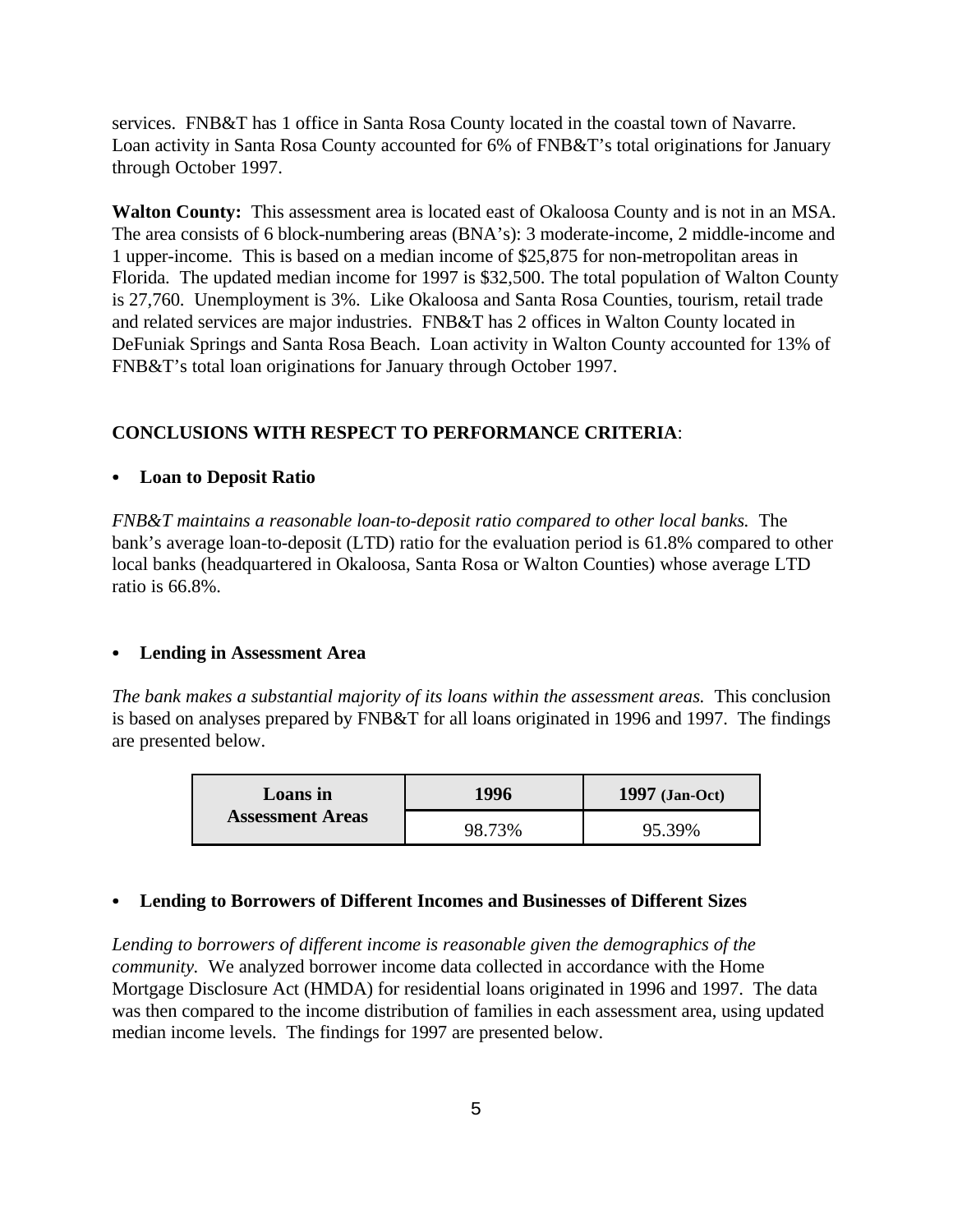|                               |                             | <b>Okaloosa County</b>                          | <b>Santa Rosa County</b>    |                                                        |  |
|-------------------------------|-----------------------------|-------------------------------------------------|-----------------------------|--------------------------------------------------------|--|
| <b>Income</b><br><b>Level</b> | Loan<br><b>Distribution</b> | <b>Families in</b><br><b>Assessment</b><br>Area | Loan<br><b>Distribution</b> | <b>Families in</b><br><b>Assessment</b><br><b>Area</b> |  |
| <b>Low Income</b>             | 12.20%                      | 16.52%                                          | 12.50%                      | 18.27%                                                 |  |
| <b>Moderate Income</b>        | 13.41%                      | 20.86%                                          | 37.50%                      | 18.15%                                                 |  |
| <b>Middle Income</b>          | 32.93%                      | 23.84%                                          | 25.00%                      | 22.51%                                                 |  |
| <b>Upper Income</b>           | 41.46%                      | 38.79%                                          | 25.00%                      | 41.09%                                                 |  |

Because Walton County is not in an MSA, HMDA data collection is not required. For that analysis, we used bank-generated reports that showed loans originated in Walton County BNA's. The report indicates whether the borrower's income is less than 80% of the median income (lowor moderate-income). For loans originated in 1997, 15.38% were made to low- or moderateincome borrowers.

*The bank has a satisfactory record of lending to businesses of different sizes.* We analyzed all business loans originated for 90 days from September 1997 to November 1997. Specific revenue information was not available for business loans. Therefore, our analysis used the amount of the loan as a proxy for the size of the business. The assumption is that small businesses will generally require small loan amounts. The results of our analysis are shown below.

| <b>Loan Size</b>       | <b>Percentage of Sampled</b><br>Loans |  |  |  |
|------------------------|---------------------------------------|--|--|--|
| $<$ \$100,000          | 77%                                   |  |  |  |
| \$100,000 to \$250,000 | 9%                                    |  |  |  |
| \$251,000 to \$500,000 | 9%                                    |  |  |  |
| > \$500,000            | 5%                                    |  |  |  |

#### C **Geographic Distribution of Loans**

*The geographic distribution of loans reflects a reasonable penetration of geographies within the assessment area.* For this analysis we used bank-generated reports of loans by census tract or BNA. The results show that the distribution of loans to moderate, middle and upper income census tracts is reasonable given their proportion within the assessment area and the location and